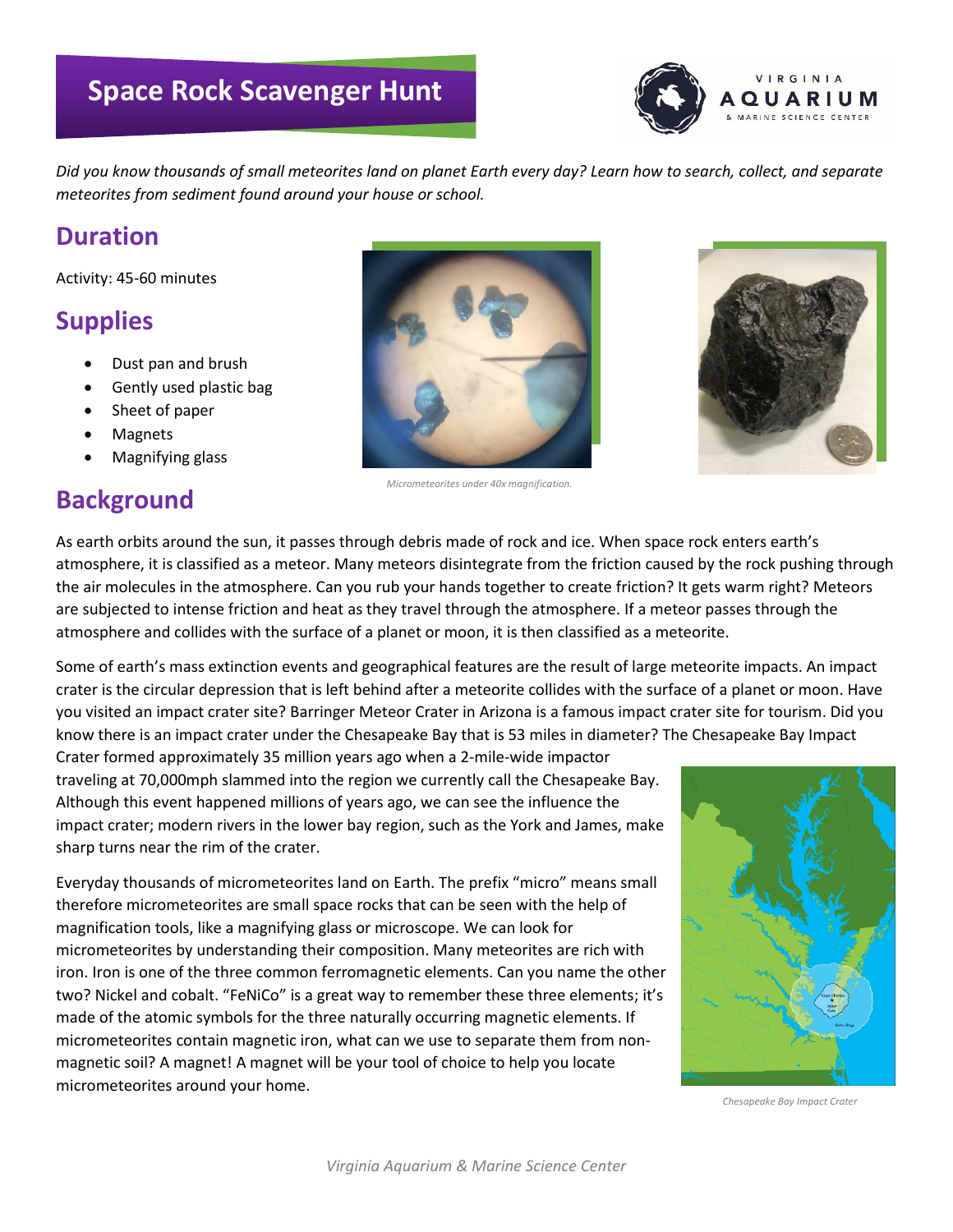# **Instructions**

- 1. Go outside with your dustpan and look for locations to collect sediment that might be rich with micrometeorites. A great place to look would be where water run-off collects; micrometeorites often get swept along with rain water. Safely look near gutter drains and sidewalk curbs. See the images below of locations around the aquarium that were used as sampling sites.
	- A. Side walk ramp
	- B. Gutter drain
	- C. Collection of sand near a drain D. Sand left behind after rain
- water evaporated 2. Collect sand samples from your location. If choosing multiple locations, keep your samples separate and be sure to label your samples with a
- description of the collection location. 3. Return inside. Fold your sheet of paper in half, like a taco, and set aside in a nearby spot.
- 4. Place magnet inside the plastic bag.
- 5. Drag the plastic bag and magnet through the dirt and sand in the dustpan.
- 6. Place the magnet and the bag over the crease of the folded paper.



- 7. Carefully open the bag, reach in, and remove the magnet. Next, remove the bag from the paper. The magnetic material should fall and land in the crease.
- 8. What you just collected might contain actual meteorites! Micrometeorites are incredibly small; they can be as small as one millionth of a meter. They form spheres as they pass through the atmosphere. Spread a thin layer of your magnetic material and look through a magnifying glass to see if you can find a spherical, shiny object. You've just found a meteorite!





*Virginia Aquarium & Marine Science Center*